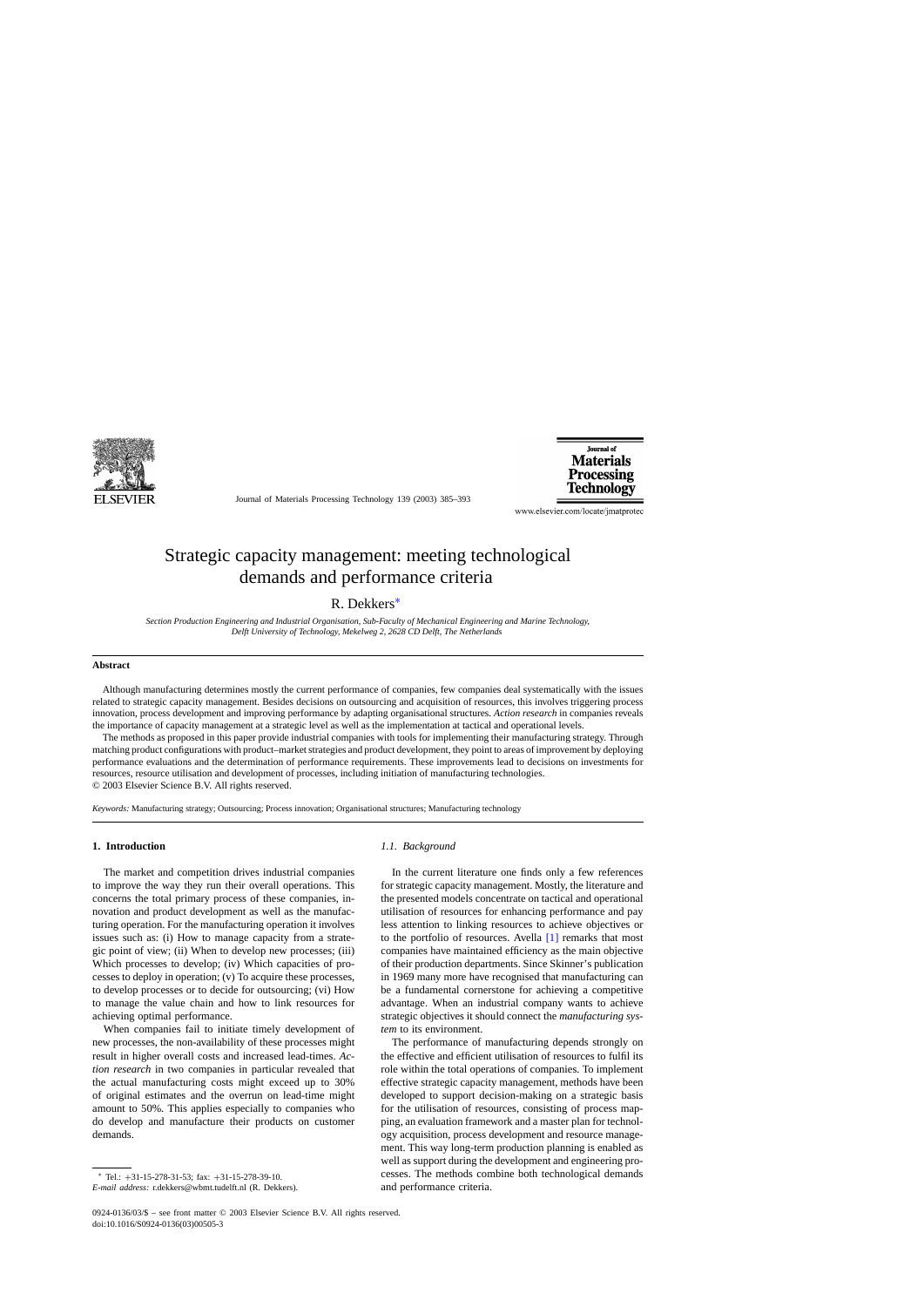

Fig. 1. Total primary process.

During case studies, fragments of these methods have been implemented. These case studies result from initiatives by industrial companies and show that the implementation of a proper manufacturing strategy depends on three major issues: (i) concentration on competencies and the implementation of an outsourcing policy; (ii) process development to enhance manufacturing technology; (iii) organisational structures to meet demands on business performance.

These issues as such require adequate attention of management; the interrelation and connection to an adequate product–market strategy challenges decision-making by manufacturing managers.

#### *1.2. Manufacturing as part of the primary process*

The management of industrial companies faces these challenges when defining their strategy, while only a few methods are available for managing capacity at a strategic level and for the initiation of process development (e.g. manufacturing technologies or improvements). Capacity refers to the deployment of units of resources in this context. Manufacturing is part of the total primary process of companies as depicted in Fig. 1. Driven by a study into sequential and simultaneous approaches to engineering. Riedel and Pawar [\[2\]](#page--1-0) highlight that the concepts of design and manufacturing are not linked in literature and that the interaction of product design and manufacturing strategy is under-researched. Spring and Dalrymple [\[3\]](#page--1-0) came to the same conclusion when examining two cases of product customisation, manufacturing issues got little attention during design and engineering. The case study resulting from our own *action research* demonstrates the importance of this link between product development and engineering.

#### *1.3. Case study vision systems*

The company produced dedicated vision systems for specific applications for a wide variety of customers having their own requirements. The total lead-times for specific orders (product development and manufacturing) amounted to 5 years. Manufacturing costs accounted for 65–70% of the sales per order, lot-sizes for orders varied between a few systems to sometimes 30 pieces of equipment.

The Manufacturing Department encountered more problems to produce within budget and schedule for specific orders. Investigations (focusing on competencies, outsourcing strategy, manufacturing technologies and organisational structure) showed that most problems were caused by not taking manufacturing aspects into account during product development. Typically, an old design concept included one main sensor per system for receiving signals, a new concept introduced a hundred-fold of smaller sensors. The consequences for manufacturing were not considered. This resulted in a relatively high cost-price and above all manufacturing lead-times increased by a factor 3.

Also, the Manufacturing Department did not succeed in following a strategy. First of all, because of the lead-times of product development they could not set out an adequate strategy. During product development the Engineering Department determined mostly manufacturing aspects without considering the consequences, as shown above. Secondly, the Manufacturing Department did not translate objectives into programs for improvement and did not anticipate changes for the business. This was mainly due to having insights only at a total level of load on capacity, which did not trigger decisions on capacity investments, process technology improvement and structures to meet performance requirements.

### **2. Manufacturing strategy**

Since manufacturing is part of the total process, the strategy is also. Fig. 2 represents this thought, showing the breakdown of the overall strategy in its components: marketing strategy, product development strategy and manufacturing strategy. Although each strategy will generate more details, these strategies should have a strong common link. The case shows that particularly the execution of strategies diverges during execution, thus reducing the total efficacy from strategy formulation and implementation.

Manufacturing management is confronted with increasing overall performance and reducing costs. The issues relate to the set-up of the primary process and control mechanisms, leading to increased competitiveness in today's global market. Key issues for capacity management in industrial



Fig. 2. Components of strategy.